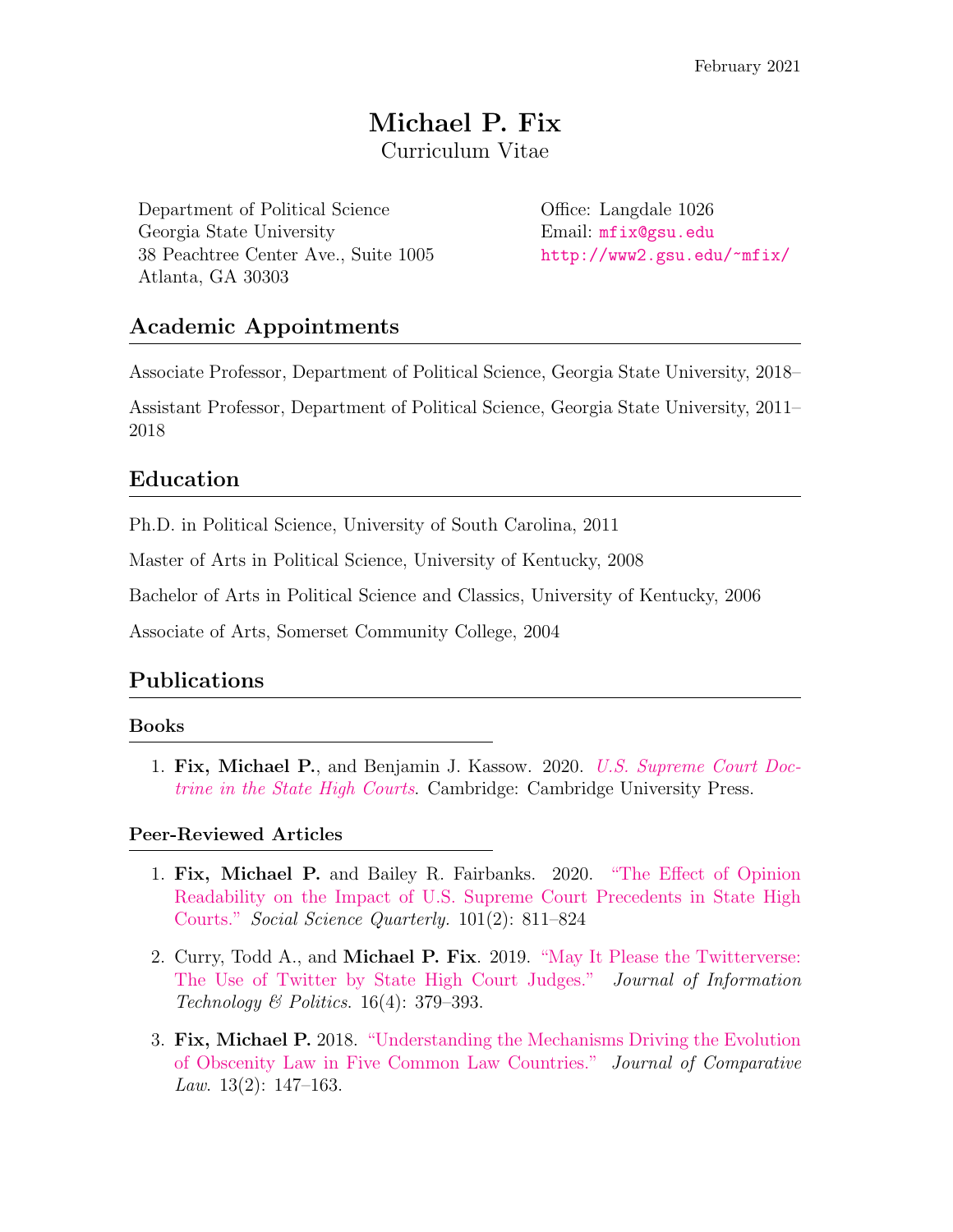- 4. Fix, Michael P., and Joshua L. Mitchell. 2017. ["Examining the Policy Learn](https://www.degruyter.com/view/journals/spp/8/2/article-p223.xml)[ing Dynamics of Atypical Policies with an Application to State Preemption of](https://www.degruyter.com/view/journals/spp/8/2/article-p223.xml) [Local Dog Laws."](https://www.degruyter.com/view/journals/spp/8/2/article-p223.xml) *Statistics, Politics and Policy.* 8(2): 223–247.
- 5. Fix, Michael P., Justin T. Kingsland, and Matthew D. Montgomery. 2017. ["The Complexities of State Court Compliance with U.S. Supreme Court Prece](https://www.tandfonline.com/doi/abs/10.1080/0098261X.2016.1274245)[dent."](https://www.tandfonline.com/doi/abs/10.1080/0098261X.2016.1274245) Justice System Journal. 38(2): 149–163.
- 6. Fix, Michael P. 2016. ["The Evolution of Obscenity Standards in the Common](https://heinonline.org/HOL/LandingPage?handle=hein.journals/jrnatila11&div=25&id=&page=) [Law World."](https://heinonline.org/HOL/LandingPage?handle=hein.journals/jrnatila11&div=25&id=&page=) Journal of Comparative Law. 11(2): 75–99
- 7. Franklin, Daniel P., and Michael P. Fix. 2016. ["The Best of Times and the](https://www.tandfonline.com/doi/abs/10.1080/07343469.2016.1206638) [Worst of Times: Polarization and Presidential Success in Congress."](https://www.tandfonline.com/doi/abs/10.1080/07343469.2016.1206638) Congress and the Presidency. 43(3): 377–394.
- 8. Fix, Michael P. 2016. ["A Universal Standard for Obscenity? The Importance](https://www.tandfonline.com/doi/abs/10.1080/0098261X.2015.1042601) [of Context and Other Considerations."](https://www.tandfonline.com/doi/abs/10.1080/0098261X.2015.1042601) Justice System Journal. 37(1): 72–88.
- 9. Butz, Adam M., Michael P. Fix, and Joshua L. Mitchell. 2015. ["Policy](https://onlinelibrary.wiley.com/doi/abs/10.1111/polp.12116) [Learning and the Diffusion of Stand-Your-Ground Laws."](https://onlinelibrary.wiley.com/doi/abs/10.1111/polp.12116) Politics  $\mathcal{C}$  Policy. 43(3): 347–377.
- 10. Fix, Michael P. 2014. ["Does Deference Depend on Distinction? Issue Salience](https://www.tandfonline.com/doi/abs/10.1080/0098261X.2013.868283) [and Judicial Decision Making in Administrative Law Cases."](https://www.tandfonline.com/doi/abs/10.1080/0098261X.2013.868283) Justice System Journal. 35(2):122–138.
- 11. Kassow, Benjamin, Donald R. Songer, and Michael P. Fix. 2012. ["The](https://journals.sagepub.com/doi/abs/10.1177/1065912910391477) [Influence of Precedent on State Supreme Courts."](https://journals.sagepub.com/doi/abs/10.1177/1065912910391477) Political Research Quarterly 65(June): 372–384.
- 12. Randazzo, Kirk A., Richard W. Waterman, and Michael P. Fix. 2011. ["State](https://journals.sagepub.com/doi/abs/10.1177/1065912910379229) [Supreme Courts and the Effects of Statutory Constraint."](https://journals.sagepub.com/doi/abs/10.1177/1065912910379229) Political Research Quarterly 64(Dec.): 790–802.
	- Reprinted in Randazzo, Kirk A. and Richard W. Waterman. 2014. Checking the Courts: Law, Ideology, and Contingent Discretion. Albany, NY: SUNY Press.
- 13. Fix, Michael P., and Kirk A. Randazzo. 2010. ["Judicial Deference and](https://www.tandfonline.com/doi/abs/10.1080/17419160903400944) [National Security: Applications of the Political Question and Act of State Doc](https://www.tandfonline.com/doi/abs/10.1080/17419160903400944)[trines."](https://www.tandfonline.com/doi/abs/10.1080/17419160903400944) Democracy and Security  $6(1)$ : 1–16.

#### Law Review Articles

1. Fix, Michael P. and Gbemende E. Johnson. 2017. ["Public Perceptions of](https://s3.amazonaws.com/vu-wp0/wp-content/uploads/sites/89/2017/11/28132902/Public-Perceptions-of-Gender-Bias-in-the-Decisions-of-Female-State-Court-Judges.pdf) [Gender Bias in the Decisions of Female State Court Judges."](https://s3.amazonaws.com/vu-wp0/wp-content/uploads/sites/89/2017/11/28132902/Public-Perceptions-of-Gender-Bias-in-the-Decisions-of-Female-State-Court-Judges.pdf) Vanderbilt Law Review 70(6): 1845–1886.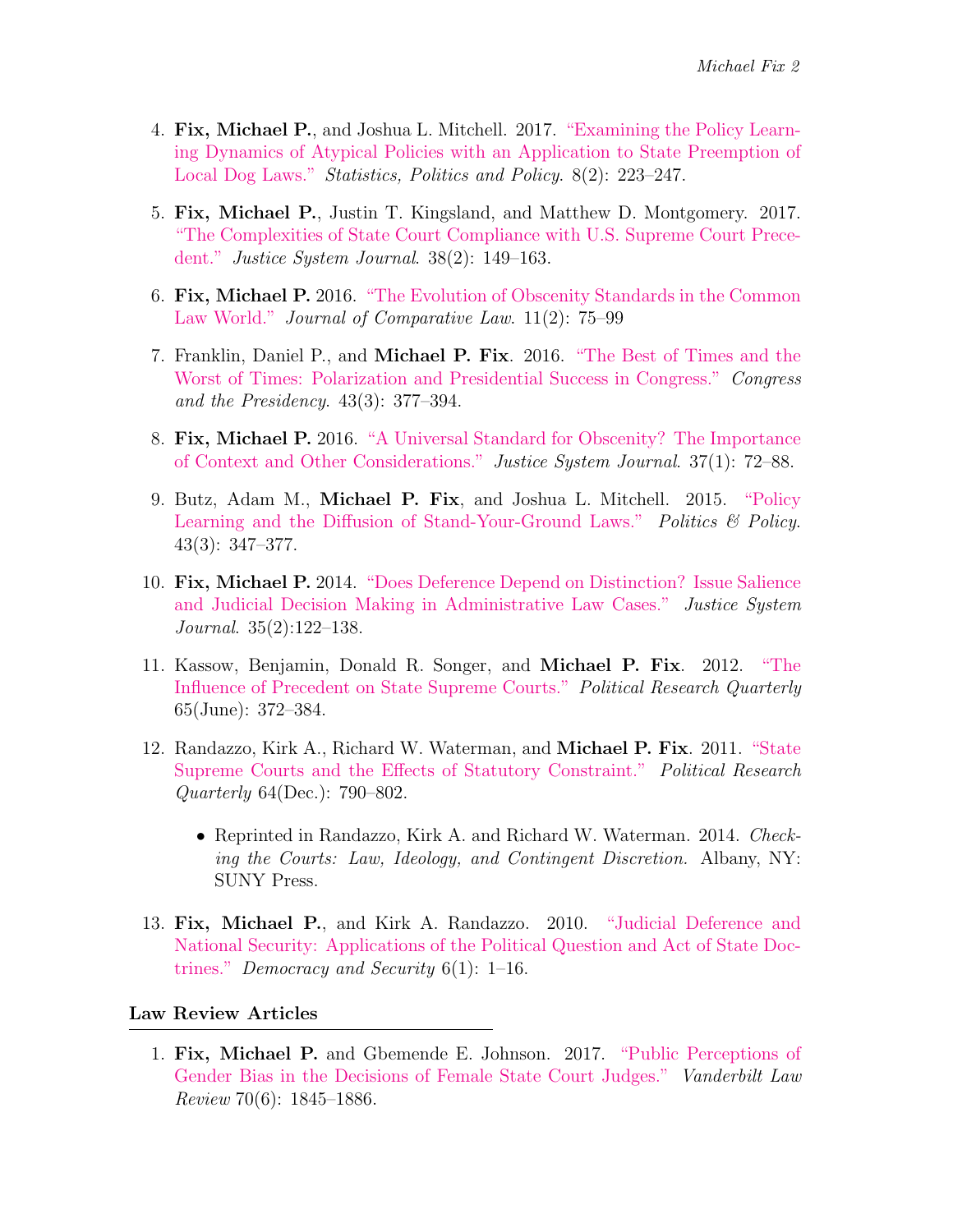#### Book Chapters

1. Fix, Michael P., Kirk A. Randazzo, and Ana R. Martin. Forthcoming. "The Impact of Democratic Consolidation on Public Confidence in Courts." In Open Judicial Politics, 2nd edition, eds. Rorie Spill Solberg, Jennifer Segal Diascro, and Eric Waltenburg. Oregon State University Open Educational Resources.

#### Book Reviews

- 1. Fix, Michael P. 2020. ["Giving the Strawman a Brain: Integrating Law and](https://www.journals.uchicago.edu/doi/abs/10.1086/709027?journalCode=jop) [Politics in Understanding the Supreme Court."](https://www.journals.uchicago.edu/doi/abs/10.1086/709027?journalCode=jop) Journal of Politics 82(4): e40– e44.
- 2. Fix, Michael P. 2012. Review of The Israeli Supreme Court and the Human Rights Revolution: Courts as Agenda Setters by Assaf Meydani. Law and Politics Book Review. 22(Dec.) 536–538.

### Public Scholarship

1. Curry, Todd A., Michael P. Fix, Michael K. Romano, and Michael F. Salamone. ["Unlike the Supreme Court, state courts have responded quickly to the](https://www.washingtonpost.com/politics/2020/05/11/unlike-supreme-court-state-courts-have-responded-quickly-pandemic-heres-why/) [Covid-19 pandemic."](https://www.washingtonpost.com/politics/2020/05/11/unlike-supreme-court-state-courts-have-responded-quickly-pandemic-heres-why/) Monkey Cage. May 11, 2020.

#### Other Publications

- 1. Fix, Michael P. 2019. "Hicklin Rule (U.K.)." In The SAGE International Encyclopedia of Mass Media and Society, ed. Debra L. Merskin. Sage.
- 2. Fix, Michael P. and Justin T. Kingsland. 2019. "Miller Test (U.S.)." In The SAGE International Encyclopedia of Mass Media and Society, ed. Debra L. Merskin. Sage.
- 3. Dias, Clarissa, and Michael Fix. 2012. "Measuring Judicial Independence." Law and Courts Newsletter 22(Winter): 21–25.
- 4. Fix, Michael P., and Elizabeth E. Wheat. 2011. "Reevaluating Our Conceptualization of Upperdogs and Underdogs." Law and Courts Newsletter 21 (Winter): 7–11.
- 5. Fix, Michael P. 2009. "Bailey v. Drexel Furniture Company." In Encyclopedia of the United States Constitution, ed. David Schultz. New York: Facts on File.
- 6. Fix, Michael P. 2009. "Yick Wo v. Hopkins." In Encyclopedia of the United States Constitution, ed. David Schultz. New York: Facts on File.
- 7. Fix, Michael P. 2008. "Bantam Books v. Sullivan." In Encyclopedia of the First Amendment, ed. David Hudson, Jr., David Schultz, and John R. Vile. Washington: CQ Press.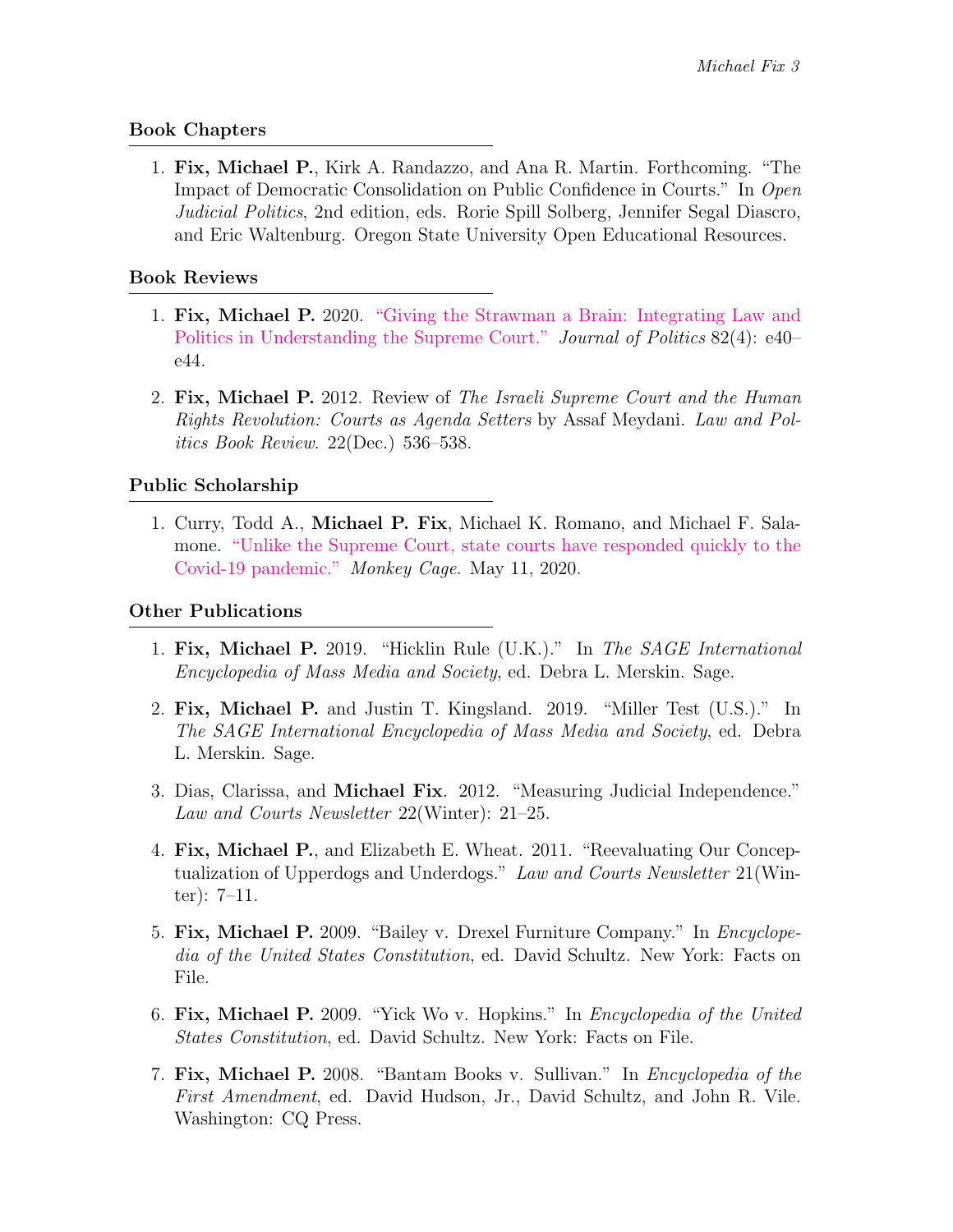8. Fix, Michael P. 2008. "Bantam Books v. Sullivan" and "U.S. v. 12 200-ft. Reels of Film." In Encyclopedia of the First Amendment, ed. David Hudson, Jr., David Schultz, and John R. Vile. Washington: CQ Press.

## Working Papers

"The Politics of Judicial Reform: State Adoptions of Intermediate Appellate Courts" (with Joseph Ross and Justin Kingsland). Under review.

"Examining the Interconnectedness of State High Court Twitter" (with Todd Curry and Michael Romano). Currently being revised for journal submission.

"State High Court Decision Making: Do Courts Defer to the Executive?" (with Ivanka Bergova and Natalie Rogol). Currently being revised for journal submission.

"Rigid Rules and Slippery Standards: How the Nature of US Supreme Court Precedents Impacts Subsequent State Court Treatments" (with Matthew Montgomery, Micayla Clark, and Justin Kingsland). Currently being revised for journal submission.

"Does US Supreme Court Precedent Affect the Text of Future Opinions?" (with Bailey Fairbanks, Robert Reese, and Morgan Smith). Currently being revised for journal submission.

"Judicial Diversity on State Courts" (with Micayla Clark, Bailey Fairbanks, Abigail Matthews, and Savannah Rogers). Currently being revised for journal submission.

## Grants and Awards

Georgia State Center for Human Rights and Democracy, Project Leader Award. "Examining Variation in State Punitiveness." (with Mike Evans), 2012 [\$5000].

Southern Political Science Association, Artinian Award, 2012 [\$250].

Southern Political Science Association, Prestage-Cook Travel Award, 2011 [\$250].

## Invited Talks, Public Lectures, and Symposia

"The Importance of State High Courts," John Sherman Cooper Lecture Series, Somerset Community College, October 12, 2020.

"US Supreme Court Doctrine in the State High Courts," Department Colloquium, Department of Political Science, University of Kentucky, September 30, 2020.

"Diversity in the Judiciary," Institute of Continuing Judicial Education of Georgia, March 13, 2020.

"Diffusion and Reinvention of U.S. Supreme Court Morality Policy," Department Colloquium, Department of Political Science, University of Alabama, December 1, 2017.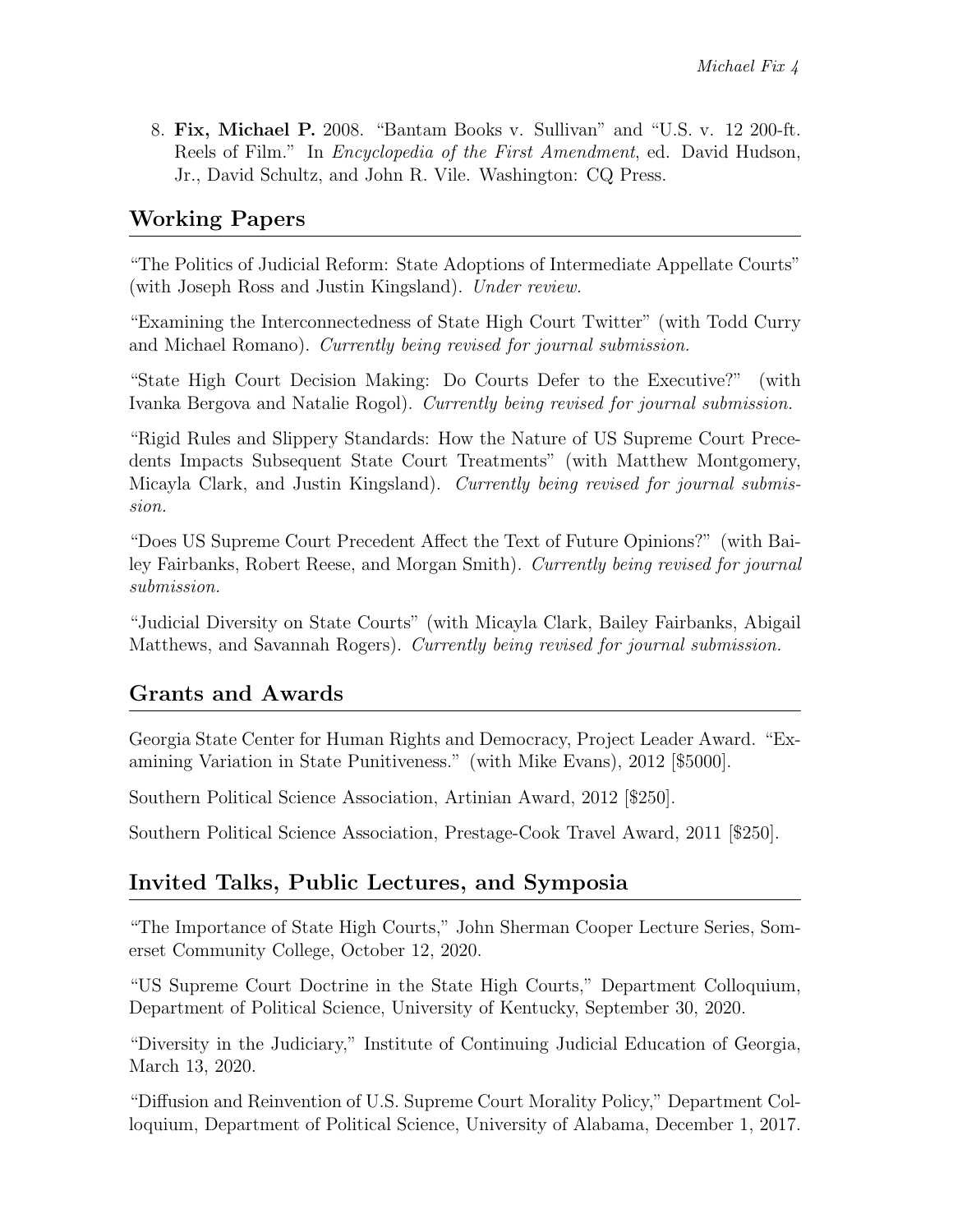"Perceptions of Gender Bias in Public Attitudes towards the Decisions of Female Judges" (with Gbemende Johnson), Vanderbilt Law Review Symposium, Vanderbilt Law School, March 31, 2017.

## Media Appearances

Interviewed for GSU PRN, ["Trump administration reverses ICE rule on international](https://gsuprn.com/trump-administration-reverses-ice-rule-on-international-students/) [students,](https://gsuprn.com/trump-administration-reverses-ice-rule-on-international-students/) July 15, 2020.

Interviewed for 11Alive, ["GSU professor wants to offer independent study course for](https://www.11alive.com/article/news/education/professor-wants-to-offer-independent-study-course-for-international-students/85-7b7d0b4b-63bd-4a23-ad85-52d2e6029670) [international students to keep them in U.S.,"](https://www.11alive.com/article/news/education/professor-wants-to-offer-independent-study-course-for-international-students/85-7b7d0b4b-63bd-4a23-ad85-52d2e6029670) July 30, 2020.

Interviewed for WABE, ["'Variation' In Stay-At-Home Orders Seen Throughout The](https://www.wabe.org/coronavirus-pandemic-showcases-variation-in-stay-at-home-orders-in-the-south/) [South,"](https://www.wabe.org/coronavirus-pandemic-showcases-variation-in-stay-at-home-orders-in-the-south/) April 14, 2020.

## Conference Presentations (last 10 years)

#### 2021

"How Crisis Breeds Innovation: The Case of State Courts of Last Resort" (with Todd Curry, Michael Romano, and Michael Salamone). Presented at the Annual Meeting of the Southern Political Science Association [Virtual].

### 2020

"Does Precedent Affect the Text of Future Opinions? The Case of the Miller Test and Factual Descriptions in State High Court Decisions" (with Bailey Fairbanks and Robert Reese). Presented at the Annual Meeting of the Southern Political Science Association, at San Juan, PR.

#### 2019

"Examining the Interconnectedness of State High Court Twitter" (with Todd Curry and Michael Romano). Presented at the Annual Meeting of the American Political Science Association, at Washington, D.C.

"How State High Courts Use (or not) U.S. Supreme Court 2nd Amendment Precedents" (with Benjamin Kassow). Presented at the Annual Meeting of the American Political Science Association, at Washington, D.C.

"Examining the Interconnectedness of State High Court Twitter" (with Todd Curry and Michael Romano). Presented at the State Politics and Policy Conference, University of Maryland.

"State High Court Usage of Lemon v. Kurtzman: Why Do State High Courts (Sometimes) Ignore Precedent?" (with Benjamin Kassow). Presented at the State Politics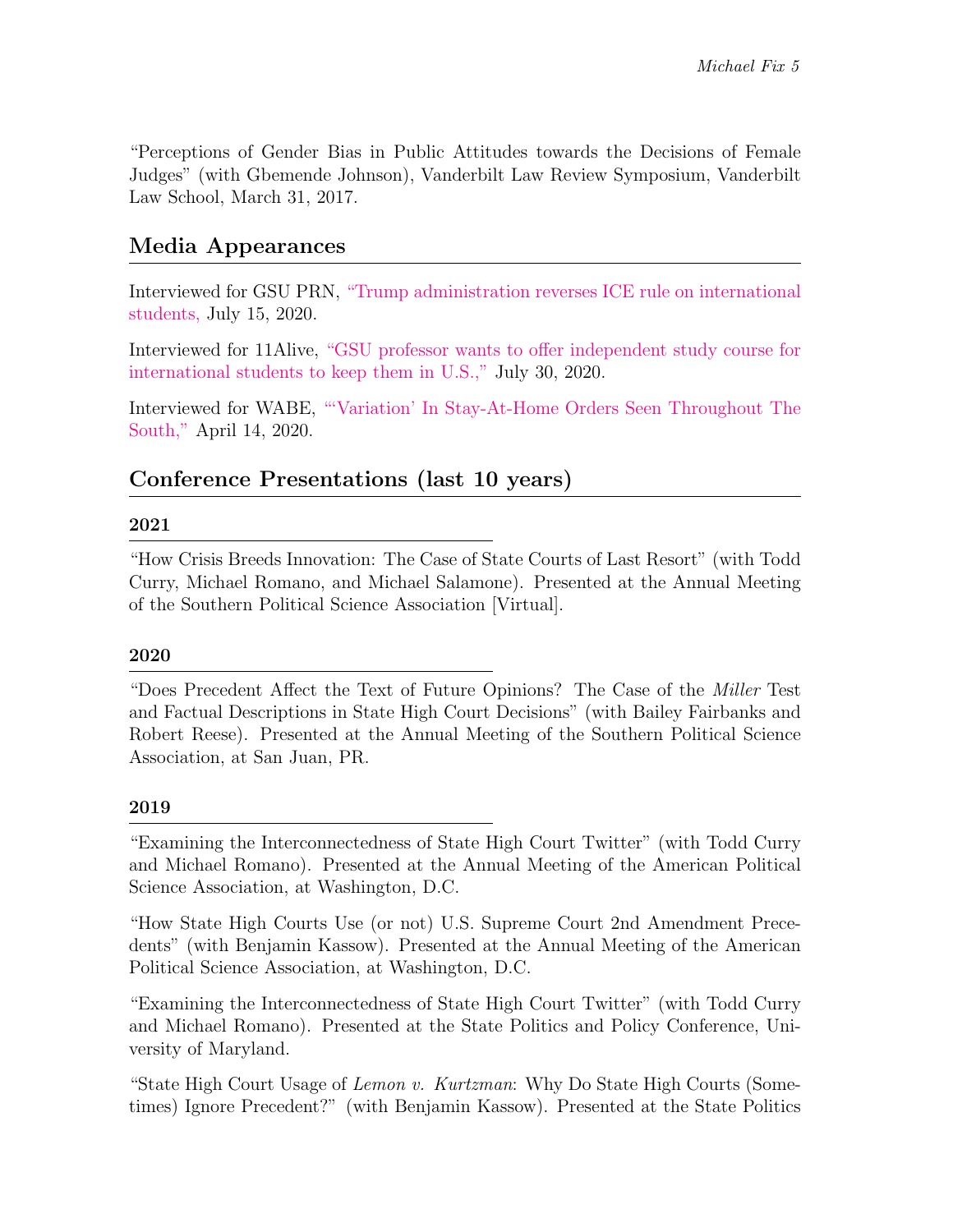and Policy Conference, University of Maryland.

"Masters of Their Own Domain: Explaining Variation in State High Court Responses to Atkins v. Virginia" (with Benjamin Kassow). Presented at the Southern Political Science Association Annual Meeting, at Austin, TX.

"State High Court Decision Making: Do Courts Defer to the Executive?" (with Ivanka Bergova and Natalie Rogol). Presented at the Southern Political Science Association Annual Meeting, at Austin, TX.

### 2018

"Explaining State Adoptions of Intermediate Appellate Courts" (with Justin T. Kingsland and Joseph V. Ross). Presented at the America Political Science Association Annual Meeting, at Boston, MA.

"May It Please the Twitterverse: The Use of Twitter by State High Court Judges" (with Todd Curry) Presented at the State Politics and Policy Conference, Pennsylvania State University.

"State Court Compliance with U.S. Supreme Court Precedents" (with Justin Kingsland). Presented at the Conference on Institutions and Law Making, Emory University.

"Rigid Rules and Slippery Standards: How the Nature of US Supreme Court Precedents Impacts Subsequent State Court Treatments" (with Justin Kingsland and Matthew Montgomery). Presented at the Southern Political Science Association Annual Meeting, at New Orleans, LA.

"Citizens Suits under the Clean Air Act: Does Increased Access Level the Playing Field?" (with Elizabeth Wheat). Presented at the Southern Political Science Association Annual Meeting, at New Orleans, LA.

### 2017

"Perceptions of Gender Bias in Public Attitudes towards the Decisions of Female Judges" (with Gbemende Johnson). Presented at the Southern Political Science Association Annual Meeting, at New Orleans, LA.

### 2016

<sup>&</sup>quot;Understanding the Mechanisms Driving the Evolution of Obscenity Law in Five Common Law Countries." Presented at the Southern Political Science Association Annual Meeting, at New Orleans, LA.

<sup>&</sup>quot;Does Obfuscation Breed Obscurity? The Relationship between Opinion Readability and Citations on the U.S. Supreme Court" (Bailey Fairbanks). Presented at the Midwest Political Science Association Annual Meeting, at Chicago, IL.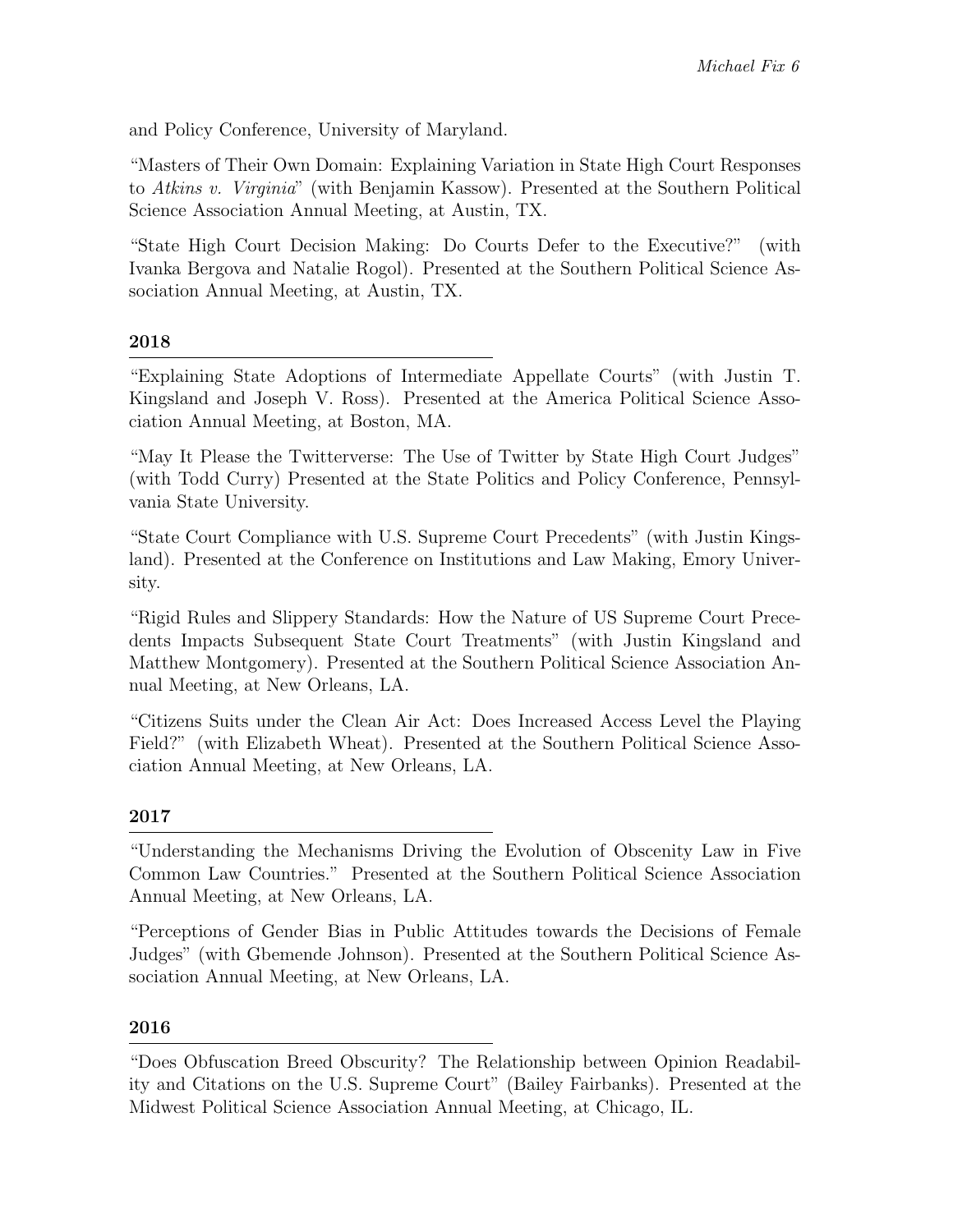"Testing the Miller Test: Evaluating Its Impact on Obscenity Cases in State High Court" (with Matthew Montgomery and Justin Kingsland). Presented at the Midwest Political Science Association Annual Meeting, at Chicago, IL.

### 2014

"Does Obfuscation Breed Obscurity? The (Non) Relationship between Opinion Readability and Citations" (Bailey Fairbanks). Presented at the Midwest Political Science Association Annual Meeting, at Chicago, IL.

"Measuring the Influence of American States in Congress" (with Daniel Franklin and Brian Webb). Presented at the Midwest Political Science Association Annual Meeting, at Chicago, IL.

"Innovation and Diffusion of Stand-Your-Ground Policies in the U.S. States" (with Adam Butz). Presented at the Southern Political Science Association Annual Meeting, at New Orleans, LA.

### 2013

"Measuring the Punitive Intentions of State Governments" (with Michael Evans). Presented at the Law & Society Association Annual Meeting, at Boston, MA.

"Innovation and Diffusion of Self-Defense Policies in the U.S. States" (with Adam Butz). Presented at the Midwest Political Science Association Annual Meeting, at Chicago, IL.

### 2012

"Conservative Framing of Right Claims in U.S. Supreme Court Cases, 1950-2010" (with Susanne Schorpp). Prepared for Presentation at the American Political Science Association Annual Meeting, at New Orleans, LA.

"The Dangers of Stargazing: Why Too Much Focus of Statistical Significance Distracts from the Substantive Significance in Presenting Empirical Results" (with Ian Smith). Prepared for Presentation at the American Political Science Association Annual Meeting, at New Orleans, LA.

"A Universal Standard for Obscenity? The Importance of Context and Other Considerations" (with Natalie Jackson). Presented at the Midwest Political Science Association Annual Meeting, at Chicago, IL.

"Taking a Hint: Strategic Crafting of Briefs in Response to Supreme Court Treatment of Rights Claims" (with Susanne Schorpp). Presented at the Midwest Political Science Association Annual Meeting, at Chicago, IL.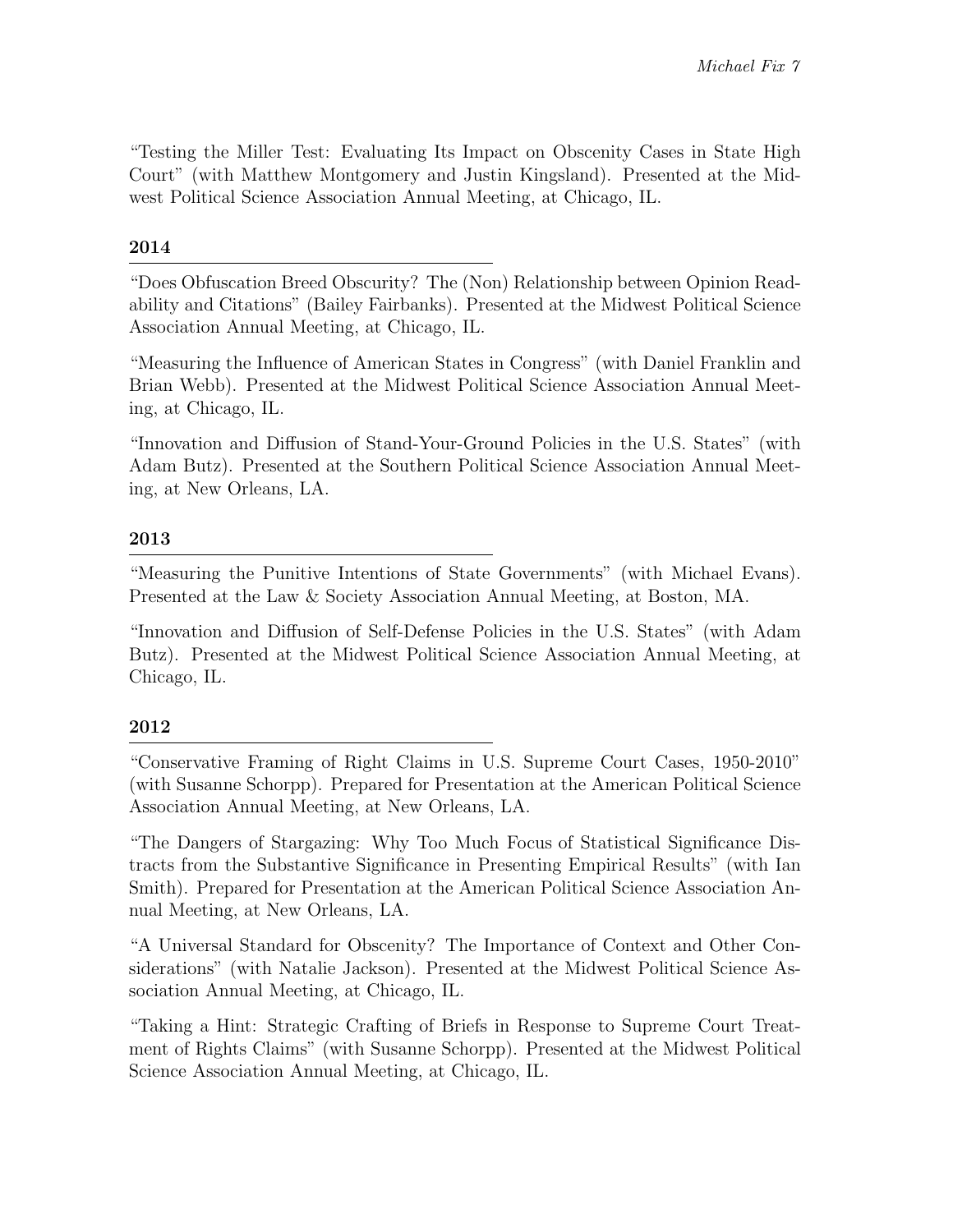"The Language of Rights at the U.S. Supreme Court" (with Susanne Schorpp and Shenita Brazelton). Presented at the Southern Political Science Association Annual Meeting, at New Orleans, LA.

## Teaching Experience

#### Graduate Courses Taught

Introduction to Quantitative Analysis

Advanced Quantitative Methods

Special Topics in Research Methods: Game Theory and Its Application

State Politics and Policy

#### Undergraduate Courses Taught

American Constitutional Law

Civil Liberties and Rights

Judicial Process and Courts

Honors Seminar: Outer Limits of Free Speech, GSU Honors College)

American Government

Senior Seminar: Scientific Study of Law and Courts

#### Dissertation Committees

Chair, Bailey Fairbanks, in-progress.

Chair, Ivanka Bergova, in-progress.

Member, Reagan Pritchett, in progress.

Member, Abigail Bowen, in progress.

Member, Alban Lauka, in progress.

Member, Ana Martin, in progress.

Member, Juan Cruces, in progress.

Member, Matthew Montgomery, PhD awarded Spring 2019.

Member, Kurt Hitzeman, PhD awarded Fall 2018.

Member, Shenita Brazelton, PhD awarded Summer 2014.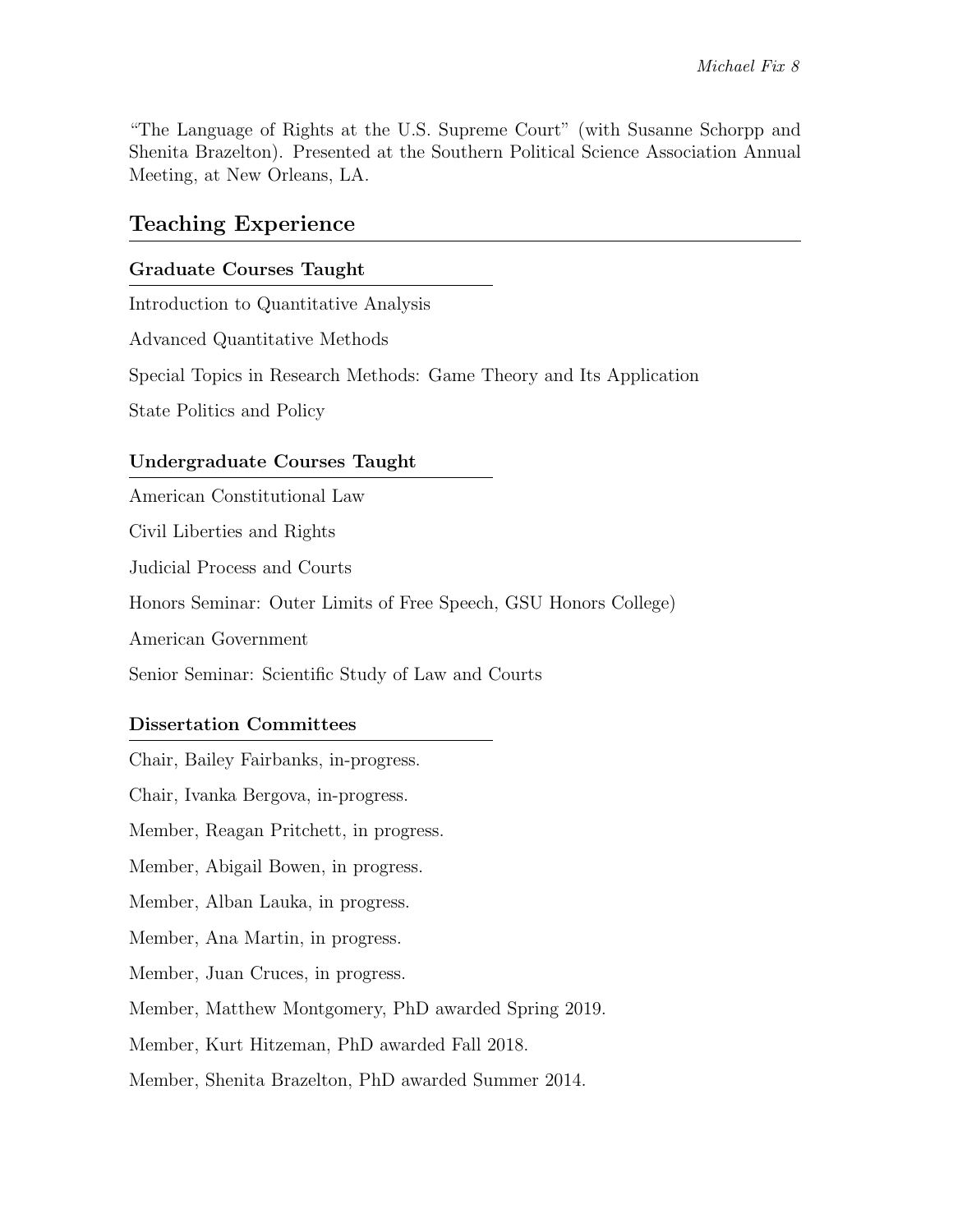Member, Clarissa Dias, PhD awarded Fall 2013.

#### MA Non-Thesis Committees

Chair, Adam Smiley, MA awarded Spring 2016.

Chair, Bailey Fairbanks, MA awarded Fall 2015.

Member, Diana White, MA awarded Spring 2015.

### MA Thesis Committees

Member, Eric Harrison, MA awarded Spring 2013.

#### Undergraduate Supervision

Savannah Rogers, GSU Honors College, Presidential Assistantship Supervisor, Fall 2018–

Robert Reese, Humanities Research Center, Humanities Inclusivity Program Mentor, Fall 2019–Fall 2020

Kreshae Green, Internship Supervisor, Spring 2020

Rose Newell, Internship Supervisor, Summer 2019

Rhonda Frost, Directed Readings, Spring 2019

Savannah Rogers, Internship Supervisor, Spring 2019

Justin Townsend, Internship Supervisor, Spring 2019

Balean Reid, Internship Supervisor, Summer 2017

Payton Reed, Directed Readings, Summer 2017

Bailey Fairbanks, GSU Honors College, Presidential Assistantship Supervisor, Fall 2012–Spring 2013

## University, College, & Department Service

#### Georgia State University

Member, University Senate, 2018–

Member, Research Committee, 2020– Member, University Statutes and Senate Bylaws Committee, 2018– Member, Library Committee, 2018–2020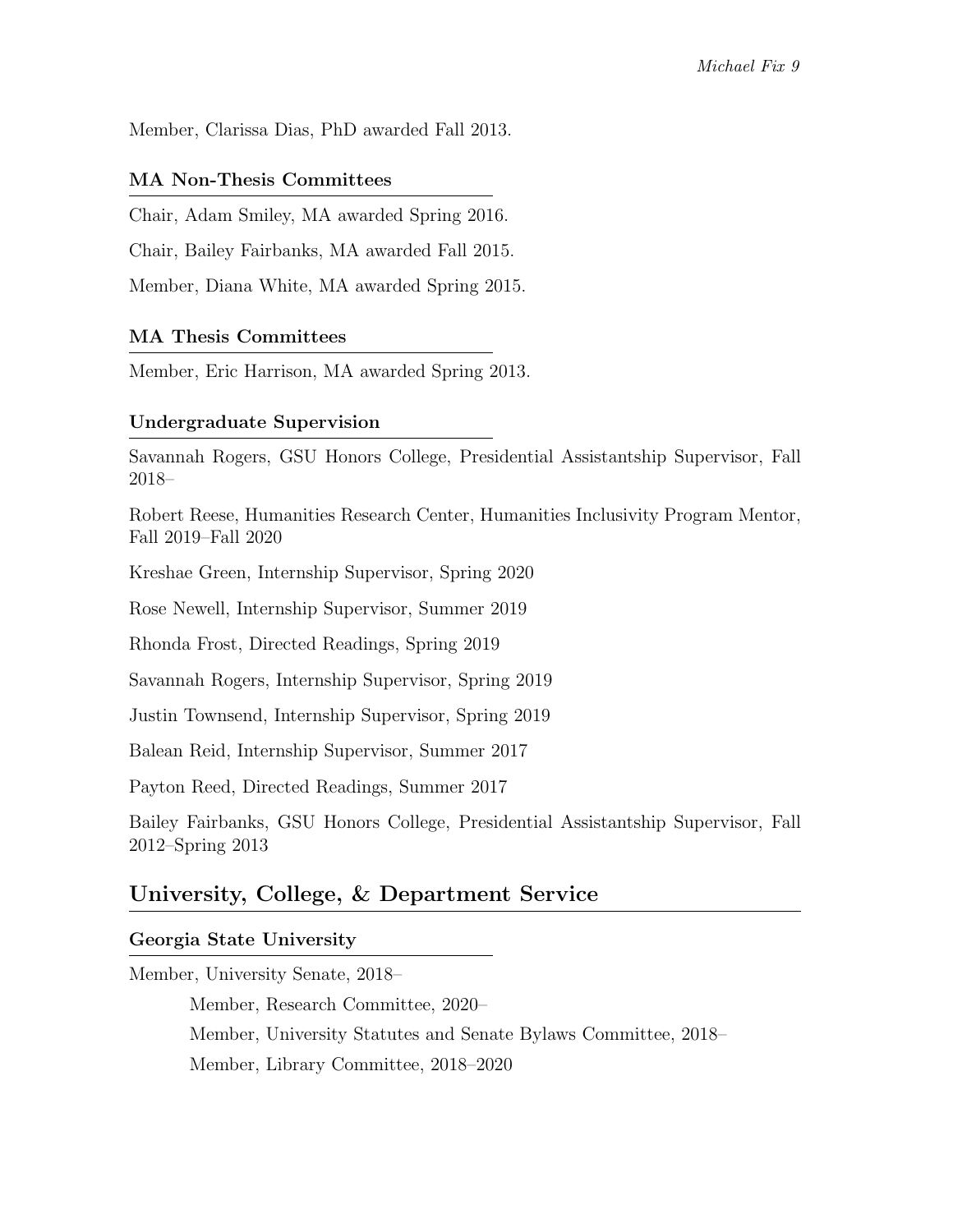### College of Arts & Sciences, GSU

Program Coordinator, BIS–Law and Society, 2018– Member, Interdisciplinary Studies Subcommittee, 2018–

### Political Science Department, GSU

Placement Director, 2020–

Field Coordinator, Research Methods Comprehensive Exam Committee, 2020–

Member, Graduate Committee, 2012–2014, 2020–

Member, Ad hoc Committee on Diversity and Inclusion, 2019–2020

Member, Identity Politics Search Committee, 2019–2020

Member, Executive Committee, 2015–2016, 2017–2018

Member, Lecturer Search Committee, 2014–2015

Member, Public Law Search Committee, 2011–2012

Member, Research Methods Comprehensive Exam Committee, 2012, 2013, 2014, 2015, 2016, 2017, 2019, 2020

Member, Public Law Comprehensive Exam Committee, 2017, 2018, 2020

## Professional Service

### American Political Science Association

Moderator, Law and Courts Listserv, Law and Courts Section, American Political Science Association, 2020–

Chair, Nominations Committee, Law and Courts Section, American Political Science Association, 2020

Member, Best Conference Paper Award Committee, Law and Courts Section, American Political Science Association, 2018

Member, Ad Hoc Committee to Explore Endowment of Section Awards, Law and Courts Section, American Political Science Association, 2013

### Southern Political Science Association

Member, V.O. Key Award Committee, Southern Political Science Association, 2021

Section Chair, Judicial Politics, Southern Political Science Association, 2020.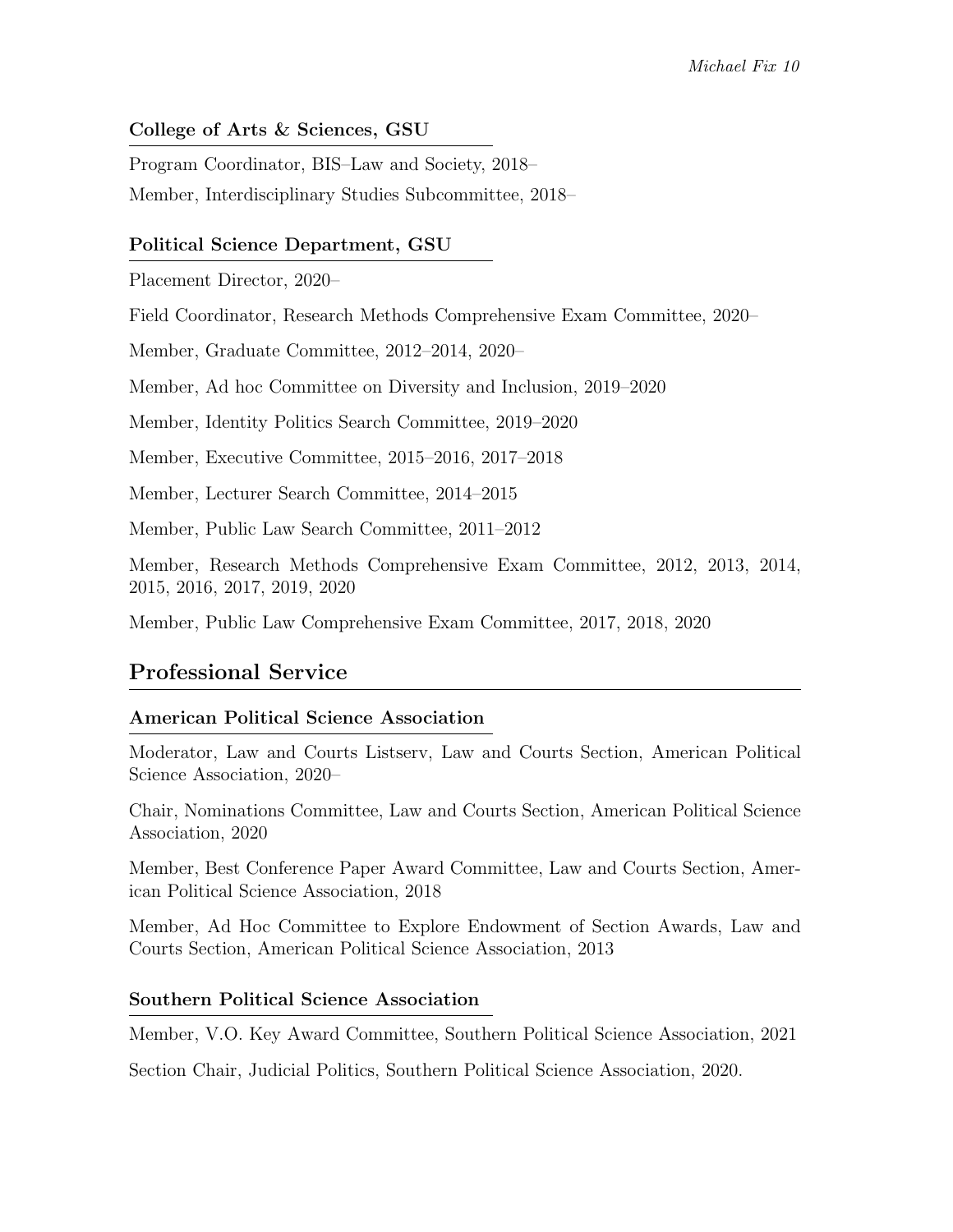Member, Diane Blair Award Committee, Southern Political Science Association, 2020

#### Conference Panel Service

Discussant, "Interbranch Politics and the Courts," Southern Political Science Association Annual Meeting, Jan. 6–9, 2021.

Chair, "Problems and Promises: Confronting Questions of Inclusivity in Judicial Politics Research," Southern Political Science Association Annual Meeting, Jan. 9–11, 2020.

Chair, "State of the Field: Judicial Politics Research in 2020," Southern Political Science Association Annual Meeting, Jan. 9–11, 2020.

Chair and Discussant, "State Courts and Officials," Southern Political Science Association Annual Meeting, Jan. 9–11, 2020.

Discussant, "State Courts," State Politics and Policy Conference, Pennsylvania State University, June 7–9, 2018.

Discussant, "Exploring Constitutional Topics," Southern Political Science Association Annual Meeting, New Orleans, Jan. 12–14, 2017.

Chair and Discussant, "Groups and Interests," Midwest Political Science Association Annual Meeting, Chicago, Apr. 7–10, 2016.

Discussant, "Judicial Institutions and Bureaucratic Decision Making," Midwest Political Science Association Annual Meeting, Chicago, Apr. 3–6, 2014.

Chair, Roundtable, "Advances in Court–Bureaucracy Research," Southern Political Science Association Annual Meeting, Orlando, Jan. 3–5, 2013.

Chair, "Dissertation Mini Conference: Judicial Politics in the U.S.," Southern Political Science Association Annual Meeting, Orlando, Jan. 3–5, 2013.

Chair and Discussant, "The U.S. Supreme Court," Southern Political Science Association Annual Meeting, Orlando, Jan. 3–5, 2013.

Discussant, "Judicial Decision Making in Comparative Context," Midwest Political Science Association Annual Meeting, Chicago, Apr. 12–15, 2012.

Discussant, "Advances in Measurement and Pond Crossing," Southern Political Science Association Annual Meeting, New Orleans, Jan. 12–14, 2012.

Discussant, "Decisionmaking on State Supreme Courts," Southern Political Science Association Annual Meeting, New Orleans, Jan. 12–14, 2012.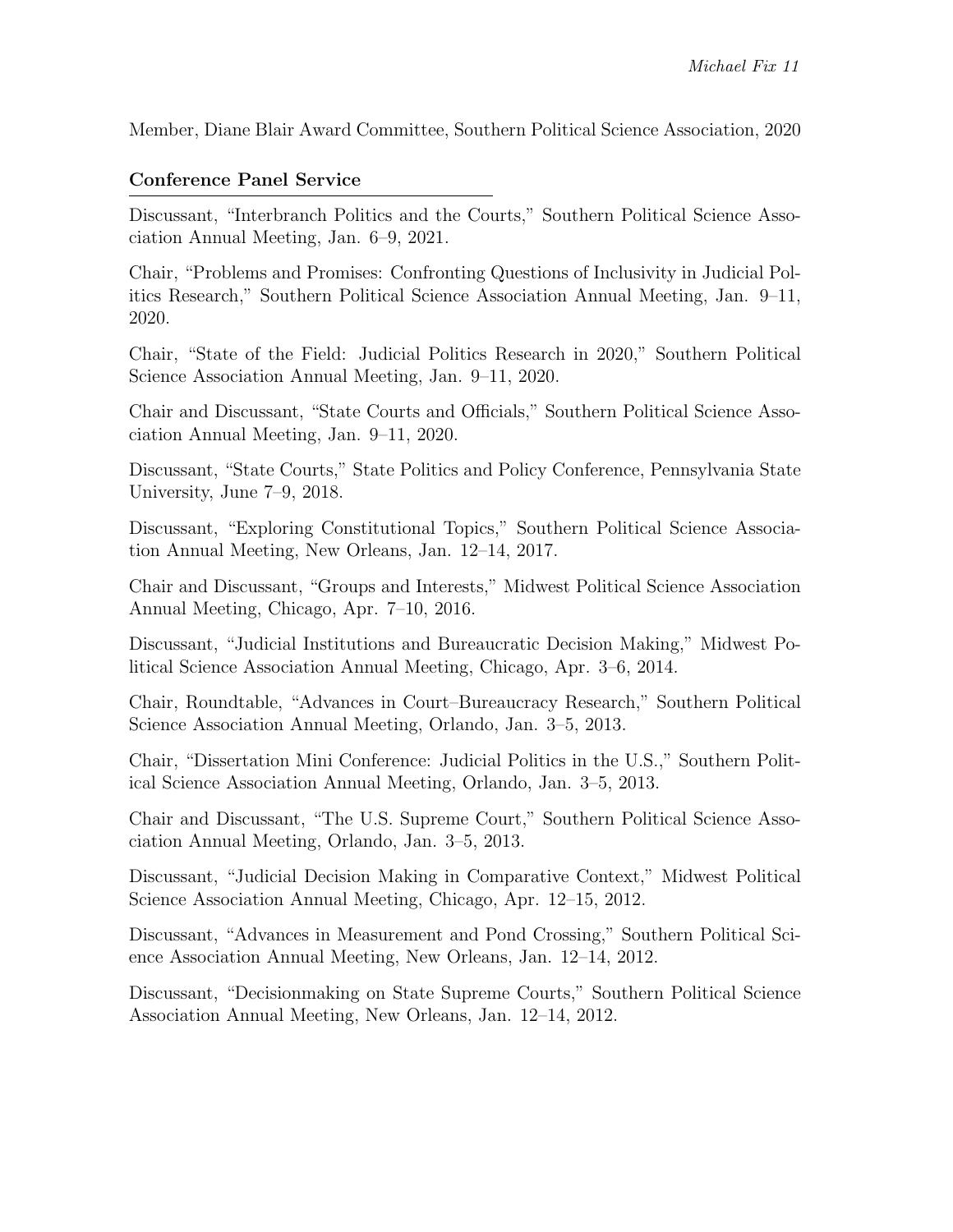#### Reviewer

#### Peer-Reviewed Journals

- American Journal of Political Science
- American Politics Research
- American Review of Politics
- Journal of Economics and Politics
- Journal of Politics
- Journal of Law and Courts
- Justice System Journal
- Law & Policy
- Law & Society Review
- Policy & Politics
- Policy Studies Journal
- Political Analysis
- Politics & Policy
- Politics, Groups, and Identities
- Research and Politics
- State Politics & Policy Quarterly

#### Grant Agencies

• National Science Foundation

#### Academic Presses

- University of California Press
- Oxford University Press
- Pearson
- Sage Press